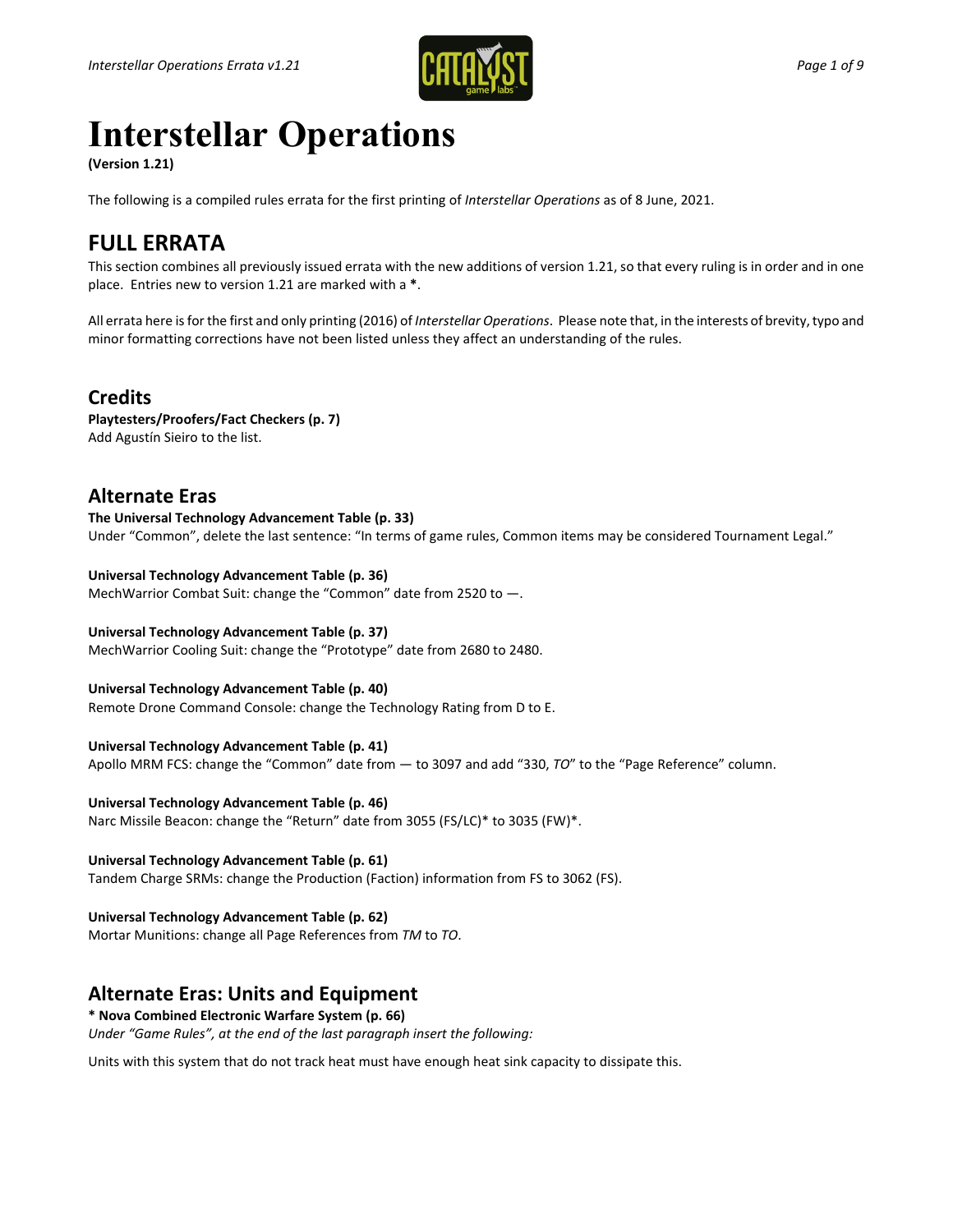

#### **Belter Augmentations (p. 74)**

*Under "General Belter Game Rules", at the end of the first paragraph insert the following:*

A character with Belter Augmentations is considered protected for the purposes of the *Gravitational Effects* rules (see p. 36, *SO*).

#### **Enhanced Imaging Game Rules (p. 75)**

*Third paragraph, first sentence*

All combat modifiers for darkness are ignored by the EI-equipped unit. Change to: All attack modifiers for darkness are ignored by the EI-equipped unit.

#### **Cybernetic Myomer Implants, Dermal Armor (p. 80)**

*Under "Construction Rules", replace the second paragraph with the following:*

As with most such augmentations, infantry units and other multi-person crews require all of their members to be equipped with the same full-body implants to receive the benefits. Also, when constructing a conventional infantry unit equipped with dermal armor myomer implants, reduce the crew requirements for all weapons by 1 (2, if the unit is also equipped with the triple-strength myomer implant), and eliminate the encumbering effects (if any) for such weapons. The minimum crew any infantry weapon may be reduced to is 1. In addition, these platoons may carry up to 3 secondary weapons per squad (4 if the unit is also equipped with the triplestrength myomer implant). Platoons created under these conditions suffer no MP reduction, regardless of the number of secondary weapons carried.

#### **Cybernetic Myomer Implants, Triple-Strength (p. 81)**

- 1) Under "Game Rules", delete the second paragraph.
- 2) *Under "Construction Rules", replace the second paragraph with the following:*

As with most such augmentations, infantry units and other multi-person crews require all of their members to be equipped with the same full-body implants to receive the benefits. Also, when constructing a conventional infantry unit equipped with triple-strength armor myomer implants, reduce the crew requirements for all weapons by 1 (2, if the unit is also equipped with the dermal armor myomer implant), and eliminate the encumbering effects (if any) for such weapons. The minimum crew any infantry weapon may be reduced to is 1. In addition, these platoons may carry up to 3 secondary weapons per squad (4 if the unit is also equipped with the dermal armor myomer implant). Platoons created under these conditions suffer no MP reduction, regardless of the number of secondary weapons carried.

#### **\* Radical Heat Sink Failure Table (p. 89)**

Delete the first row (0 turns / Avoid Failure on 2)

#### **Expanded ProtoMech Structure and Armor Table (p. 101)**

- 1) Change the Arm values for 3, 4, and 5 tons to 1 (2).
- 2) **\*** Change the Legs\* (Quad, All) values for 3, 4, and 5 tons to 4 (8), 5 (10), and 5 (10), respectively.

#### **\* (p. 103)**

*After the "Gauss Rifle (Gauss-X)" entry, insert the following new entry:*

#### **IMPROVED JUMP JETS (IJJ-P) Introduced:** 3020 (Federated Suns) **Standard Production:** None

The concept of the improved-range jump jet technology finally reached fruition in the late 3060s, but had previously been attempted at variousstages of Succession Wars history. The most famous near-breakthrough was House Davion's experiments on Hoff in the early 3020s. While prototype improved jump jets were lighter and smaller than their modern incarnations, they ran hotter and were prone to exploding when damaged. After the project's destruction in the midst of the Wolf's Dragoons' raid on Hoff, further development was halted. Compared to the old system, modern improved jump jets feature additional shielding and cooling circuits, making them bulkier and heavier, but ultimately safer and much more reliable.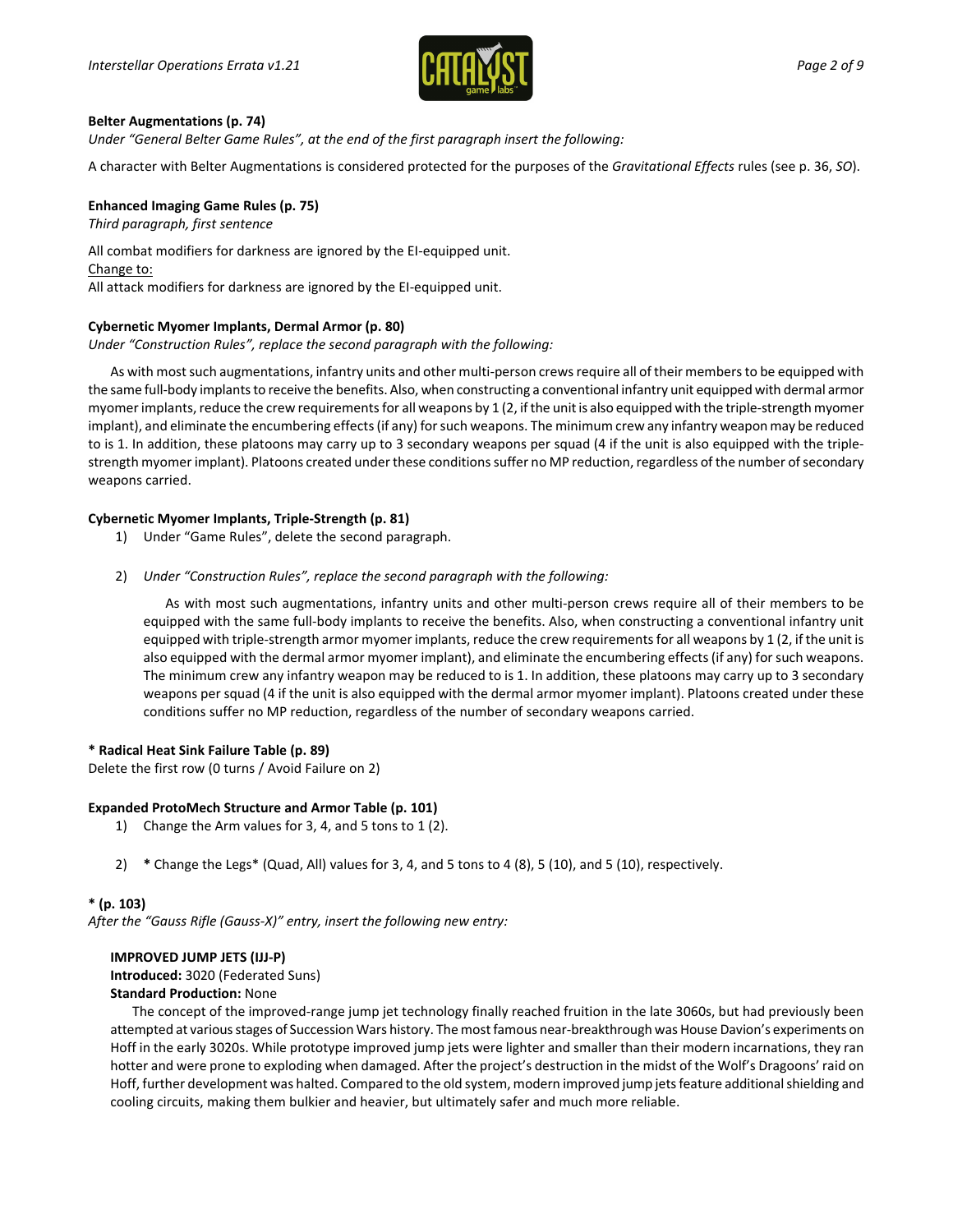

#### **Improved Jump Jet (Prototype) Rules**

Prototype improved jump jets have identical construction and game rules as standard jump jets (see p. 225, *TM*), but—like modern improved jump jets—the offer a maximum Jump MP equal to the 'Mech's maximum Running MP. Heat generated by these jets is also doubled, at 2 heat points per hex jumped, with a minimum cost of 6 heat points.

To reflect the volatility of these experimental jets, a critical hit to a prototype improved jump jet destroys the extra capacitor banks powering the electron beam emitters used to ignite the jets. This results in a catastrophic discharge of the capacitor's stored energy that is identical to a 10-point internal ammunition explosion in the location containing the jet.

*Errata note: relevant Notes for elsewhere in the book: Technology Base/Rating: IS/E Availability Rating: XFXX Extinct: 3023 Cost: 2500 x (number of jets squared)^2 x Unit Tonnage For the purposes of BV, they are treated as explosive equipment (–1 per slot)*

#### **\* Anti-TSM "Green Smoke" Missile Rules (p. 104)**

*Under "Game Rules", second paragraph, first sentence*

Wherever a volley of anti-TSM warheads strikes, it fills the hex with a green smoke that rises 2 levels above the underlying terrain and imposes to-hit modifiers as Heavy Smoke

#### Change to:

Wherever a volley of anti-TSM warheads strikes, it fills the hex with a green smoke that rises 2 levels above the underlying terrain and imposes to-hit modifiers as Light Smoke

#### **\* Fighter Mode (p. 111)**

Change both page references to the LAM Fighter Hit Location Table to p. 112.

#### **Primitive JumpShip Construction (p. 128)**

*Third paragraph, first sentence*

Constructing a Primitive JumpShip (or WarShip) uses the standard rules given for WarShip construction in *Strategic Operations* (see pp. 142-161, *TO*), with the changes outlined below.

Change to:

Constructing a Primitive JumpShip (or WarShip) uses the standard rules given for WarShip construction in *Strategic Operations*(see pp. 142-161, *SO*), including determining costs, with the changes outlined below.

#### **Primitive JumpShip Construction (pp. 130-131)**

*Under "Step 4: Add Armour", replace the paragraph with the following:*

Primitive JumpShips use the rules and limits for standard WarShips when computing their armor values (see p. 152, *SO*), and may not mount any of the advanced armor types such as improved ferro-aluminum, ferro-carbide, or lamellor ferro-carbide. This means that the maximum tonnage of armor a Primitive JumpShip may carry is equal to the ship's SI tonnage, divided by 50 (rounded down to the nearest half ton). In addition to this, as with modern WarShips, Primitive JumpShips will receive additional "weight-free" armor points per facing, based on their structural integrity values. All armor mounted on a Primitive JumpShip—including the "free" armor provided by the vessel's structural integrity value—must be multiplied by 0.66, rounding down to the nearest whole number.

#### **Primitive JumpShip Construction [example text] (p. 131)**

1) *Under "Step 4: Add Armour", replace the example paragraph with the following:*

*Reviewing the Advanced Aerospace Unit Armor Table lets David know that he could assign a maximum of 20 tons of standard armor to his ship [1,000 (SI mass) ÷ 50 = 20, no rounding required]. Even though this is a low amount, he decides he's going to assign only 19 tons of Primitive armor.*

*Before placing the armor, he first determines how much "weight-free" armor the Aquilla will receive in addition to this, which is 1 point of capital-scale armor per facing, for a total of 6 points [10 (SI) ÷ 10 = 1 per facing; 6 facings x 1 point per facing = 6 points].*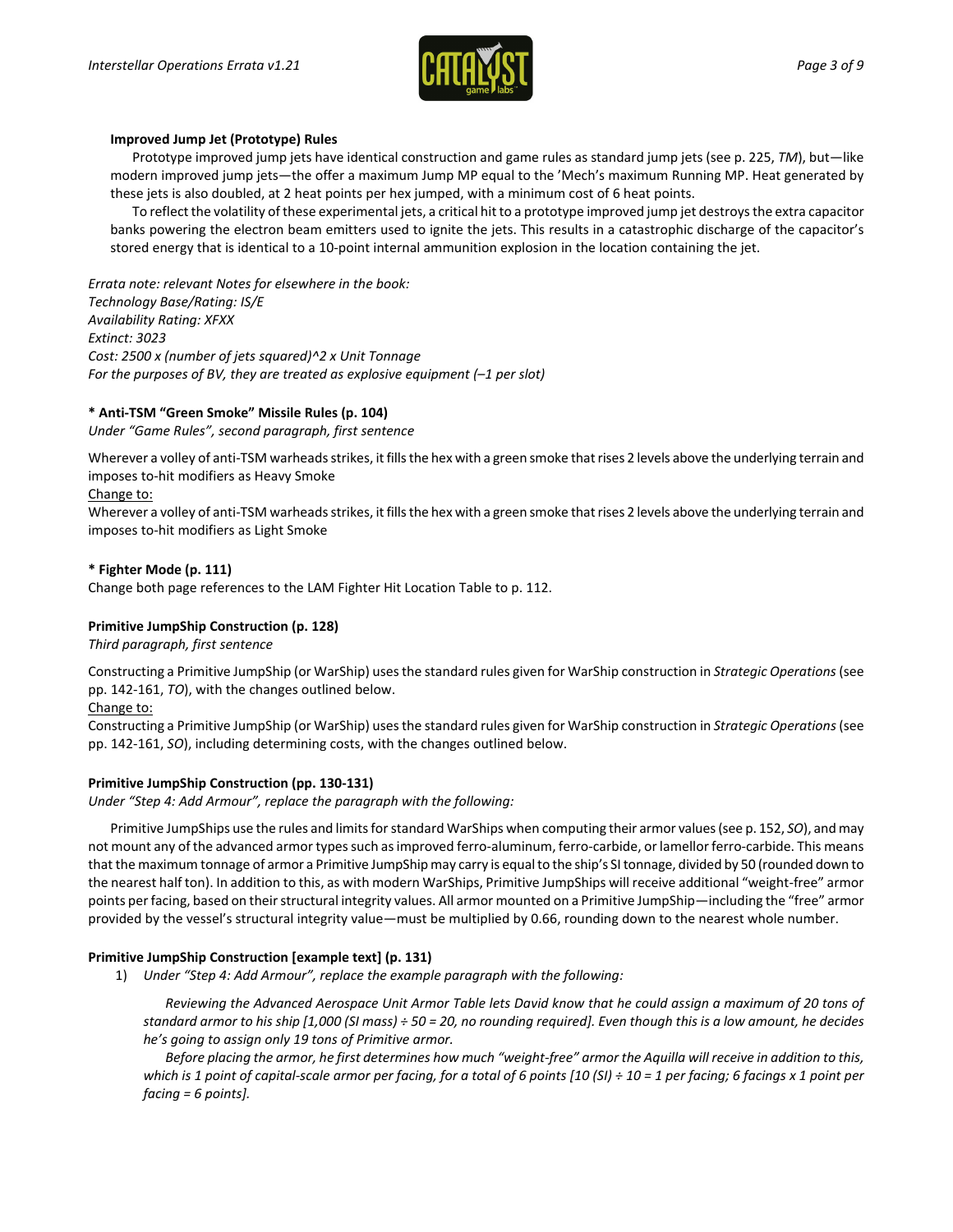

*David then multiplies the 19 tons of armor he has opted for by the standard Advanced Aerospace Unit Armor Weights for a 100,000-ton Inner Sphere WarShip using standard armor, and finds that this yields 15 armor points [19 (armor tonnage) x 0.8 (standard armor for a 100,000 vessel) = 15.2, rounded down to 15]. He then adds the free 6 points to 16 for a total of 21. Multiplying this total armor value by the Primitive armor factor of 0.66, he finds he has 13 armor points to allocate [21 (non-Primitive armor points) x .66 (Primitive armor factor) = 13.86, rounding down to 13].*

*He thus assigns this armor as follows: 3 to the nose, 2 to each fore-side, 2 to each aft-side and 2 to the aft. This leaves a running total of 66,859 tons.*

2) *Under "Step 6: Complete Record Sheet", replace the last two paragraphs with the following:*

*David then adds 20 escape pods, at 7 tons a piece, for a total of 140 tons. All of this gives him a running total of 79,748. Finally, David takes the remaining tonnage and assigns it into 2 cargo bays of 10,126 tons each, with a single door for each cargo bay.*

#### **QuadVee Game Rules (p. 133)**

*Under "Movement Phase (Vehicle Mode)", first sentence*

A QuadVee in Vehicle mode uses all standard and advanced movement rules applicable to a tracked vehicle (if it possesses Tracks) or a wheeled vehicle (if it possesses Wheels).

Change to:

A QuadVee in Vehicle mode uses all standard and advanced movement rules applicable to a tracked vehicle (if it possesses Tracks) or a wheeled vehicle (if it possesses Wheels; use the movement reduction rules due to damage for quad units with Tracks, per p. 143, *TW*).

#### **QuadVee Game Rules (p. 134)**

*Under "Combat Phase (Vehicle Mode)", "Physical Attacks", at the end of the section insert the following new paragraph:*

Infantry swarm attacks against QuadVees in vehicle mode apply the standard –2 to-hit modifier for attacking vehicles.

#### **Shielded Aerospace Smart Robotic Control System (SA-SRCS) Game Rules (p. 141)**

*Under "Electronic Warfare", at the end of the paragraph insert the following:*

SA-SRCS-equipped units do not suffer from interference like drones mounting ASRCS.

#### **Step 2: Install Engine and Control Systems (p. 162)**

*Under "Add Gyroscope", first paragraph, last sentence*

A superheavy gyro weighs as much as a heavy-duty gyro of equal capacity, and thus can be calculated by dividing the 'Mech's Engine Rating by 50 (and rounding up to the nearest whole number).

#### Change to:

A superheavy gyro weighs as much as a heavy-duty gyro of equal capacity, and thus can be calculated by dividing the 'Mech's Engine Rating by 100 (rounding up to the nearest whole number), and then multiplying the result by 2.

#### **Tripod 'Mech Game Rules (p. 164)**

*Under "Pilot/Gunnery Skills", "Dedicated Technical Officer", third sentence*

This Initiative modifier is not cumulative if more than one superheavy tripod 'Mech is present.

#### Change to:

This Initiative modifier is not cumulative if more than one superheavy tripod 'Mech is present; in the case of multiple initiative bonuses due to multi-pilot setups (such as the force also having a cockpit command console), only the highest bonus applies.

# **Alternate Eras: Costs and Availability**

**Inner Sphere Recovered Prototypes (Late Succession Wars) (p. 186)**

*Under "Prototype Ferro-Fibrous Armor", last sentence*

Thus, the cost for 10 tons of prototype ferro-fibrous armor would be 600,000 C-bills (60,000 x 10 = 750,000).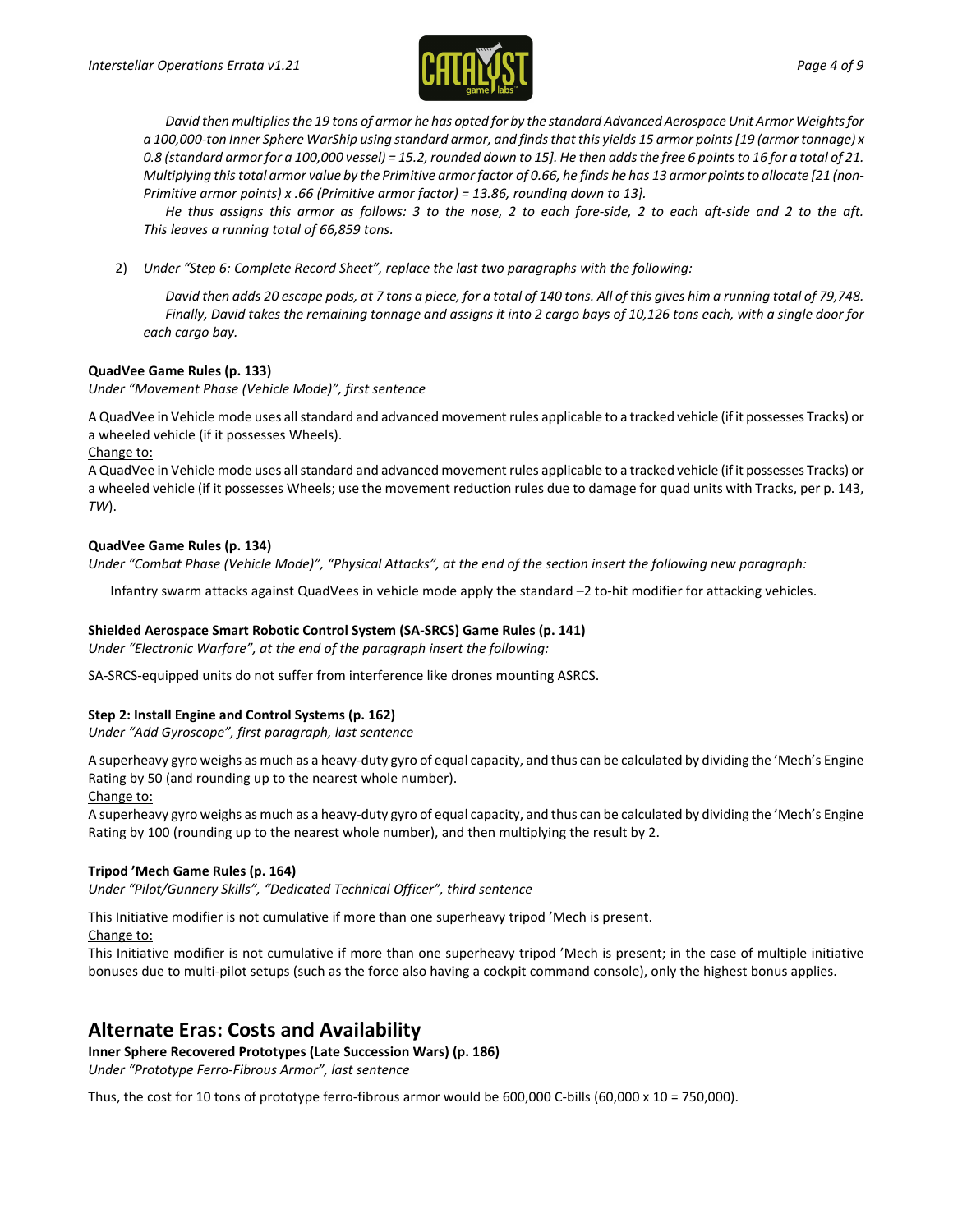

#### Change to:

Thus, the cost for 10 tons of prototype ferro-fibrous armor would be 600,000 C-bills (60,000 x 10 = 600,000).

#### **Primitive Units and RetroTech (Multiple Eras) (p. 187)**

*Under "Primitive Aerospace Small and Large Craft", replace both paragraphs with the following:*

Aside from the primitive prototype versions of the K-F Boom and Docking Collars found under Primitive Prototype Equipment (see pp. 117-120), the costs for all of the primitive forms of the various aerospace unit types that are larger than aerospace fighters (including small craft, DropShips, and space stations) may be computed as normal for those unit types, with Primitive JumpShips computed as modern WarShips.

Even though primitive core aerospace components, such as jump drives and sails, are substantially different from their modern forms, many of these feature weight modifications and such that impact costs by default, and thus require no additional modification. Additionally, for cost purposes, all Primitive K-F jump drives and components are treated as modern WarShip drives and components, including K-F drive support systems, rather than modern JumpShip drives and components.

#### **Dark Age and RISC Equipment (Dark Age) (p. 191)**

*Under "RISC Super-Cooled Myomers", last sentence*

If the unit does have UMU or jump jets of any kind, Change to: If the unit does not have UMU or jump jets of any kind,

#### **Superheavy 'Mechs (Multiple Eras) (p. 193)**

*Second paragraph*

For BV purposes, treat a Superheavy 'Mech's Heavy-Duty Gyro as a standard Gyro. Change to: For BV purposes, treat a Superheavy 'Mech's gyro as a standard Gyro.

#### **Alternate Era Weapons and Equipment Battle Value Table (Cont.) (p. 195)**

Centurion Weapon System: change its BV from 750 to 190.

#### **\* Additional Alternate Era Weapons and Equipment (p. 216)**

Prototype Small/Medium/Large Pulse Lasers: change their TC Comp entries from No to Yes.

#### **\* Additional Alternate Era Weapons and Equipment (p. 219)**

Prototype Ultra Autocannon/5: change its Weight (Tons) from 7 to 9 and its Space for 'Mechs from 2 to 6.

#### **Additional Alternate Era Weapons and Equipment (p. 220)**

Medium Re-Engineered Laser: change "Heat Std (Aero)" from 6 (67) to 6 (6).

### **Strategic BattleForce**

**\* Turn Length (p. 232)** *Second sentence*

Six *BattleForce* or thirty *Total Warfare* turns pass for each turn of *SBF* Play. Change to: Six *BattleForce* or eighteen *Total Warfare* turns pass for each turn of *SBF* Play.

#### **Attack Declaration (p. 240)**

*Under "Step 3: Determine To-Hit Number", second paragraph, first sentence*

A Formation may gain a bonus to its To-Hit Modifier by withholding fire from one or more of its Units.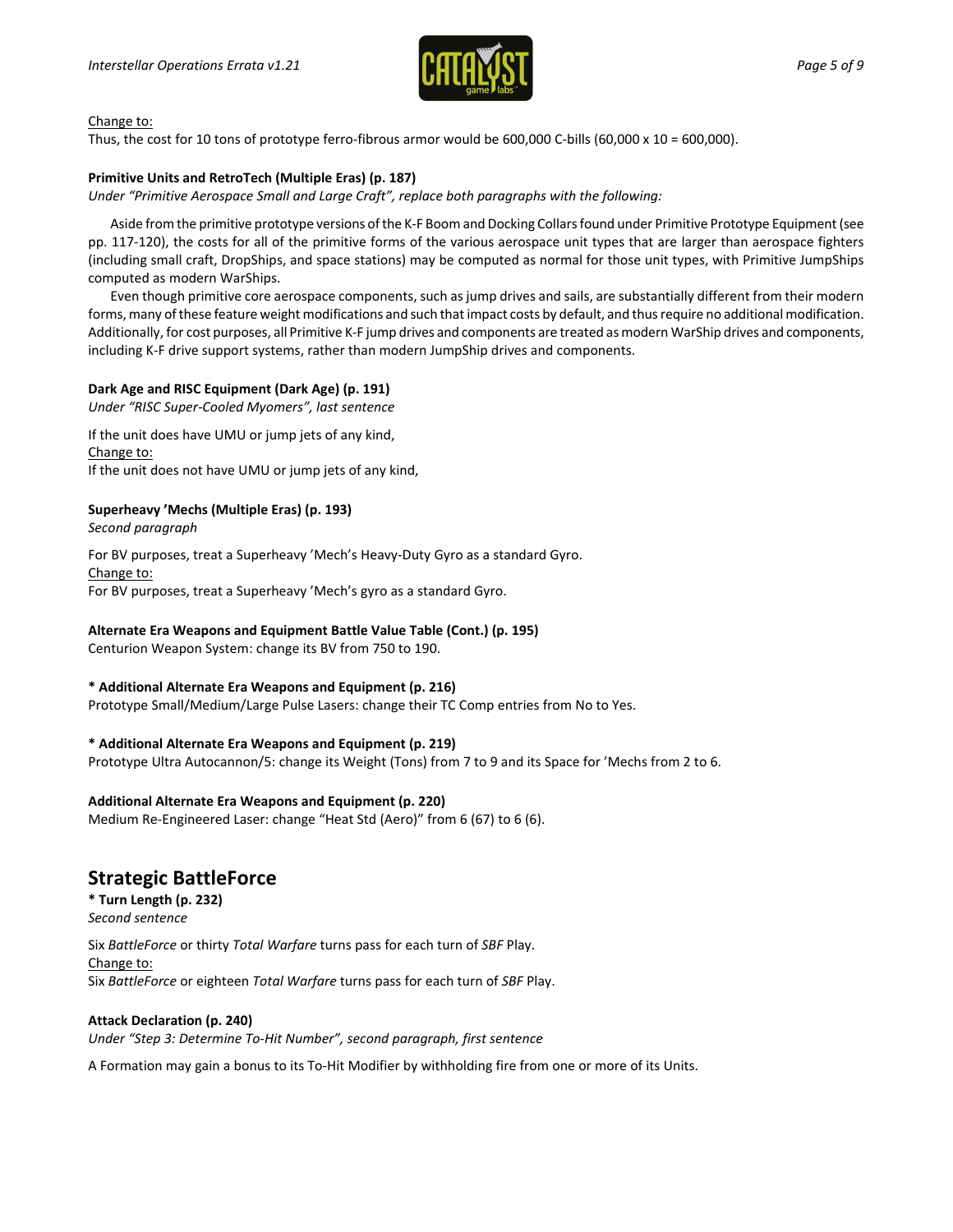

#### Change to:

A Formation may gain a bonus to its To-Hit Modifier by withholding fire from one or more of its Units that are able to damage the target at that range.

# **Abstract Combat System**

#### **Combat Tactics (p. 316)**

*Under "Aggressive Tactics", last sentence*

If the roll fails, the Formation reduces any damage it receives by the same multiplier, and the damage it deals is reduced by –0.2 Change to:

If the roll fails, the Formation increases any damage it receives by the same multiplier, and the damage it deals is reduced by –0.2.

#### **The Star-System Radar Map (p. 319)**

*Under "Moons", last sentence*

If an engagement occurs a zone with a Moon, the center zone of the engagement map is treated as being Moon and follows all the same rules for Combat Units in the SSRM Central Zone.

#### Change to:

If an engagement occurs in a zone with a Moon, the center zone of the engagement map is treated as being the Moon and follows all the same rules for Combat Units in the SSRM Central Zone.

### **Conversion Rules**

#### **Step 1A: Choose Elements (p. 326)**

*Under "ProtoMechs", replace Step 6 with the following:*

- **6.** Determine a ProtoMech Point's Skill by following Step 1G.
- **7.** Follow Step 1H to determine PV. Divide the result by two (round up), instead of three (round normally).

# **Inner Sphere at War**

**Sample Faction Starting Abilities (p. 346)**  Under "Draconis Combine", add Superior Black Ops

#### **Faction Abilities and Flaws (p. 347)**

*Under "Supply Problems", last sentence*

Add +1 to all RP Supply Costs per Formation to represent the inherent waste in the system. Change to: Add +1 to all RP Supply Costs per Combat Command to represent the inherent waste in the system.

#### **Calculating Resource Points (p. 350)**

*First bullet point*

Capture or loss of worlds (see Worlds Value Table, p. 351, and *Pacification and Integratio*n, p. 363) Change to: Capture or loss of worlds (see *Pacification and Integratio*n, p. 363)

#### **Creating Combat Commands (p. 353)**

*Replace the entire section with the following:*

To create a new Combat Command, a player must first determine its composition. Each new Combat Command must have 1 'Mech regiment (and can have no more than 1 'Mech regiment), but beyond that, its additional attendant Units need not follow the standard for that Faction. The new Command's exact composition and Weight dictates its cost. The cost is modified based on the Experience Rating (Green or Regular) of the Command and its Loyalty Rating (Questionable, Reliable or Fanatical). This cost is then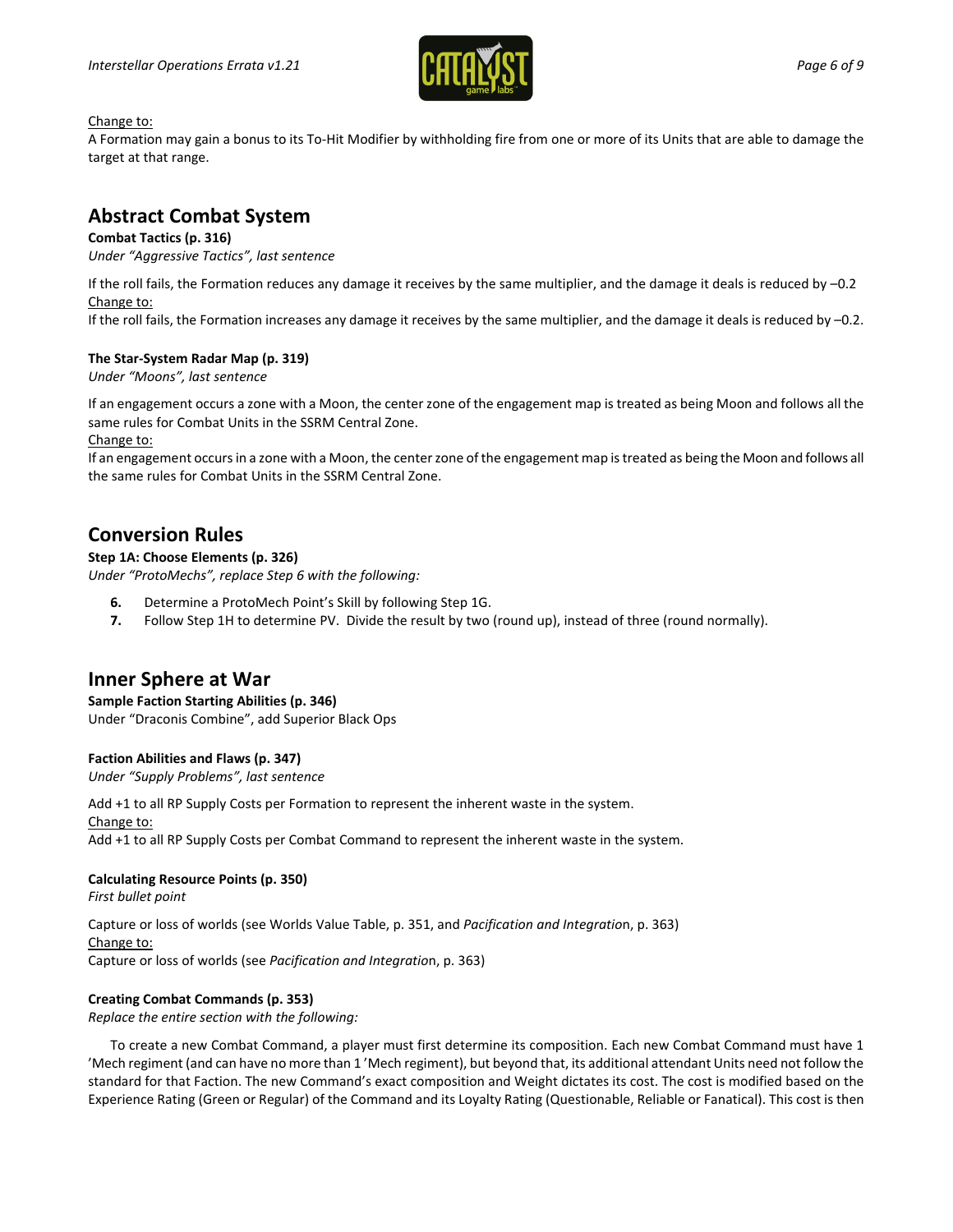

doubled if the Command will have attendant JumpShips, which has an effect on the transportation cost for the unit (see *Movement*, p. 358). Once this total cost is subtracted from the Faction's remaining Resource Points, the new unit can begin its existence on any world within your Faction except an 'Other' world. It is available for immediate use, such as combat and transportation.

Mercenary Combat Commands may not be created by the player Factions using these rules. The gamemaster may, at his own option, decide to create or introduce new mercenary Combat Commands if desired. These forces follow the basic ISW rules.

Joshua wants to raise a new unit on his Capital. He wants it to consist of a single medium 'Mech, two light Aerospace wings, one light Armor regiment, and one infantry regiment. The total cost for this is 54. While he would like this unit to have a higher Experience *Rating, the highest quality permitted within the system is Regular, which would double the cost to 108 RP. Joshua considers it adequate for the new unit to have a Reliable Loyalty rating, which 1.5 modifier brings the total to 162 RP. Finally, he intends for this force to be very active, and invests in Attendant JumpShips, which brings the total cost for the new unit to 324 RP.*

#### **New Combat Command Cost Table (p. 353)**

*Replace the Combat Formation section of the table with the following:*

| <b>Combat Formation</b>    | Cost (RP) by Weight |               |       |                |
|----------------------------|---------------------|---------------|-------|----------------|
|                            | Light               | <b>Medium</b> | Heavy | <b>Assault</b> |
| BattleMech Regiment*       | 16                  | 24            | 30    | 40             |
| Aerospace Wing             | 8                   | 12            | 15    | 24             |
| Armor Regiment             | 8                   | 12            | 15    | 24             |
| Infantry Regiment          | 6                   | 6             | 6     | 6              |
| <b>Artillery Battalion</b> | 5                   | 5             | 5     | 5              |

#### **Military Phase Sequence of Events (p. 354)**

*Last sentence*

Training and supply must be resolved before any Military Actions in that Phase. Change to:

Training must be resolved before any Military Actions in that Phase.

#### **Combat Orders (p. 357)**

*Under "Fortify (Defensive)", last sentence*

A fortified Combat Command reduces the damage it takes by 10 percent for ground. Change to: A fortified Combat Command reduces the damage it takes by 10 percent for ground units.

#### **Contested Worlds (p. 363)**

*Under "Pacification and Integration", second paragraph, last sentence*

The attacking force must stay on world at least one full Turn (or four ACS turns) to interrupt the pacification. Change to:

The attacking force must stay on world at least one full Turn (or eight ACS turns) to interrupt the pacification.

**©2021 The Topps Company Inc. All Rights Reserved.**

**Classic BattleTech, BattleTech, BattleMech, 'Mech, and MechWarrior are registered trademarks and/or trademarks of The Topps Company Inc. in the United States and/or other countries.**

**Catalyst Game Labs and the Catalyst Game Labs logo are trademarks of InMediaRes Productions, LLC.**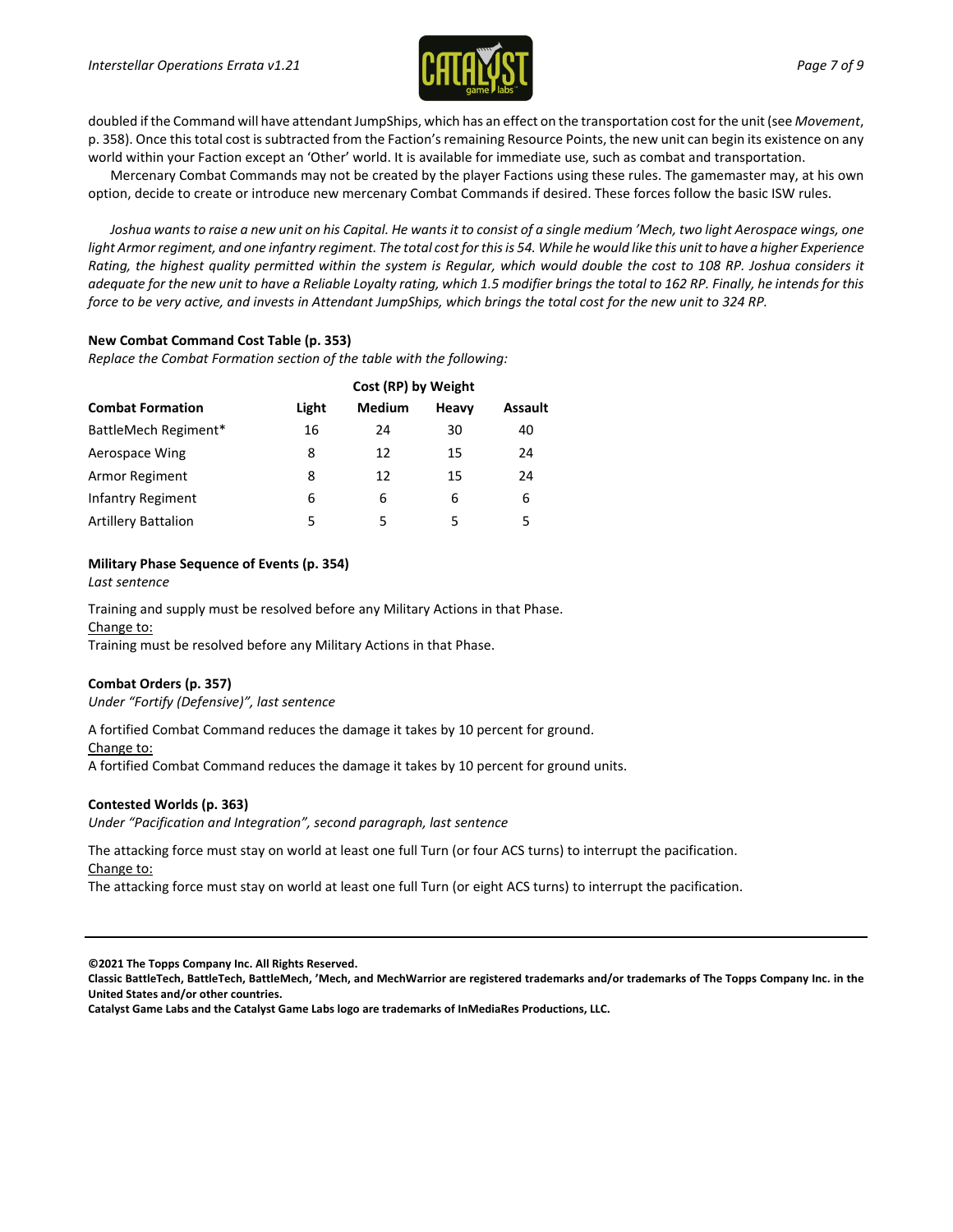

# **NEW ADDITIONS**

These are all the new entries or modifications of old entries for version 1.21. They may also be found in the **Full Errata** section in the appropriate locations, marked with a **\***.

#### **\* Nova Combined Electronic Warfare System (p. 66)**

*Under "Game Rules", at the end of the last paragraph insert the following:*

Units with this system that do not track heat must have enough heat sink capacity to dissipate this.

#### **\* Radical Heat Sink Failure Table (p. 89)**

Delete the first row (0 turns / Avoid Failure on 2)

#### **\* Expanded ProtoMech Structure and Armor Table (p. 101)**

Change the Legs\* (Quad, All) values for 3, 4, and 5 tons to 4 (8), 5 (10), and 5 (10), respectively.

#### **\* Anti-TSM "Green Smoke" Missile Rules (p. 104)**

*Under "Game Rules", second paragraph, first sentence*

Wherever a volley of anti-TSM warheads strikes, it fills the hex with a green smoke that rises 2 levels above the underlying terrain and imposes to-hit modifiers as Heavy Smoke

#### Change to:

Wherever a volley of anti-TSM warheads strikes, it fills the hex with a green smoke that rises 2 levels above the underlying terrain and imposes to-hit modifiers as Light Smoke

#### **\* (p. 103)**

*After the "Gauss Rifle (Gauss-X)" entry, insert the following new entry:*

#### **IMPROVED JUMP JETS (IJJ-P)**

**Introduced:** 3020 (Federated Suns) **Standard Production:** None

The concept of the improved-range jump jet technology finally reached fruition in the late 3060s, but had previously been attempted at variousstages of Succession Wars history. The most famous near-breakthrough was House Davion's experiments on Hoff in the early 3020s. While prototype improved jump jets were lighter and smaller than their modern incarnations, they ran hotter and were prone to exploding when damaged. After the project's destruction in the midst of the Wolf's Dragoons' raid on Hoff, further development was halted. Compared to the old system, modern improved jump jets feature additional shielding and cooling circuits, making them bulkier and heavier, but ultimately safer and much more reliable.

#### **Improved Jump Jet (Prototype) Rules**

Prototype improved jump jets have identical construction and game rules as standard jump jets (see p. 225, *TM*), but—like modern improved jump jets—the offer a maximum Jump MP equal to the 'Mech's maximum Running MP. Heat generated by these jets is also doubled, at 2 heat points per hex jumped, with a minimum cost of 6 heat points.

To reflect the volatility of these experimental jets, a critical hit to a prototype improved jump jet destroys the extra capacitor banks powering the electron beam emitters used to ignite the jets. This results in a catastrophic discharge of the capacitor's stored energy that is identical to a 10-point internal ammunition explosion in the location containing the jet.

*Errata note: relevant Notes for elsewhere in the book: Technology Base/Rating: IS/E Availability Rating: XFXX Extinct: 3023 Cost: 2500 x (number of jets squared)^2 x Unit Tonnage For the purposes of BV, they are treated as explosive equipment (–1 per slot)*

#### **\* Fighter Mode (p. 111)**

Change both page references to the LAM Fighter Hit Location Table to p. 112.